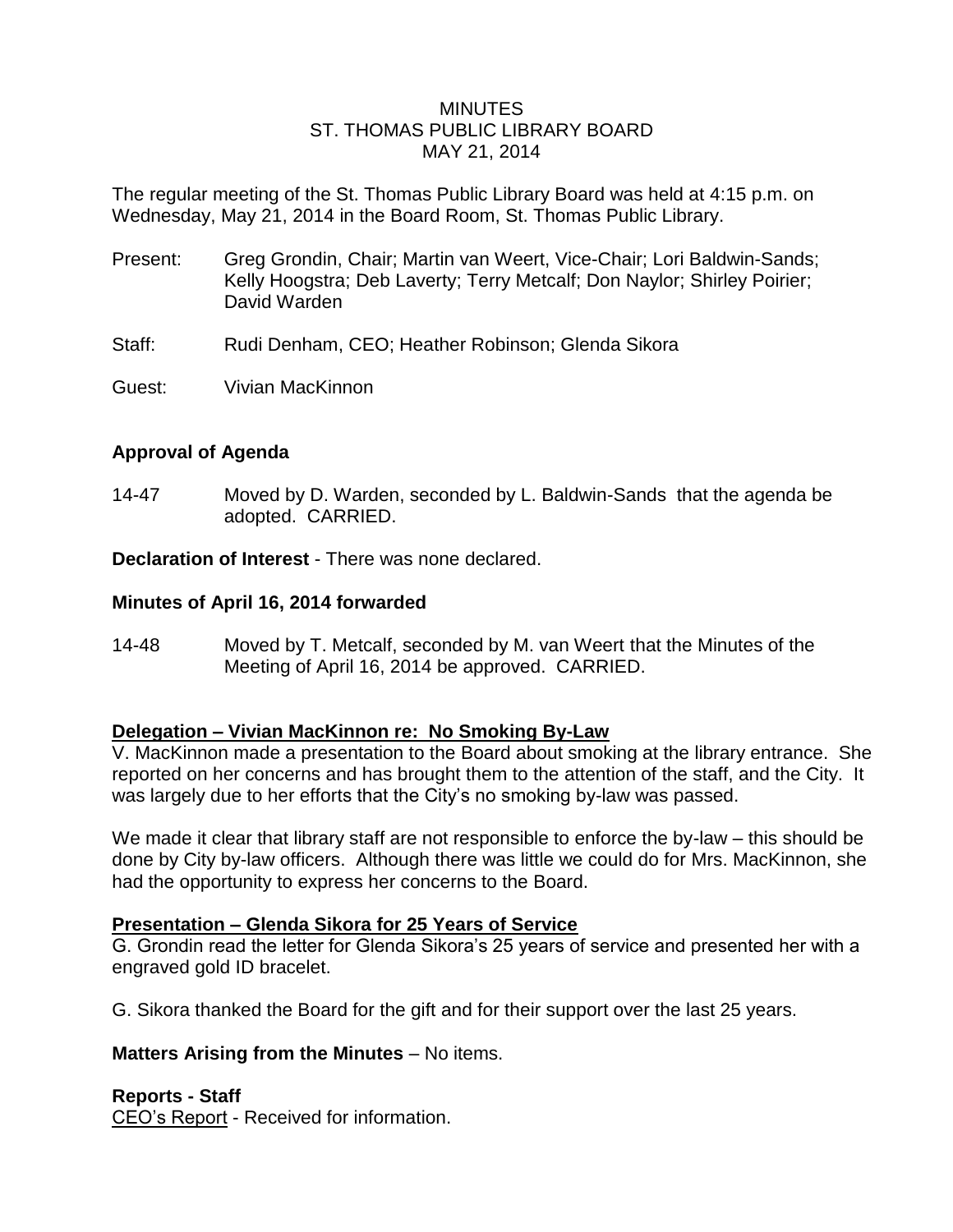The CEO advised that Sarah Macintyre is on Bereavement Leave due to the passing away of her Grandmother.

S. Macintyre attended a meeting at London Public Library to investigate shared server possibilities. We are moving forward and investigating options.

The CEO answered a question from the last Board meeting, that the Library's insurance deductible is \$10,000 and personal liability deductible is \$50,000.

Applications for the Outreach and Community Development Librarian position have been received and we hope to have the position filled by August 2014. Skype interviews will be held the first week in June.

Deep Freeze, a software program that returns each computer to standard settings, has been installed on the Computer Lab computers, which will improve stability and eliminate much of the risk of misuse by patrons.

### Library Activities

Public Services Librarian Report - Received for information.

H. Robinson requested that the loan period be extended due to the skylight project. The public will be advised by social media and book markers.

14-49 Moved by T. Metcalf, seconded by D. Naylor that the St. Thomas Public Library Board approve a summer extension of the loan period to accommodate the skylight construction project. CARRIED.

L. Baldwin-Sands suggested that an ad in the newspaper be placed to advise the public.

T. Metcalf commented that the tracking of trends in the Public Services board report is a great idea.

L. Baldwin-Sands suggested that a wishing well be set up beside the Kid's Spot for donations and also a karaoke machine be purchased for Children's and Teens' Services.

Systems and Public Services Librarian Report – Received for information.

The CEO reported that she is thrilled with Sarah Macintyre's performance as she is working hard and answering all kinds of technical questions. She is making a significant contribution to the staff.

Anti Spam Legislation Update – Received for information.

The CEO advised that the Library is compliant with the Anti Spam Legislation.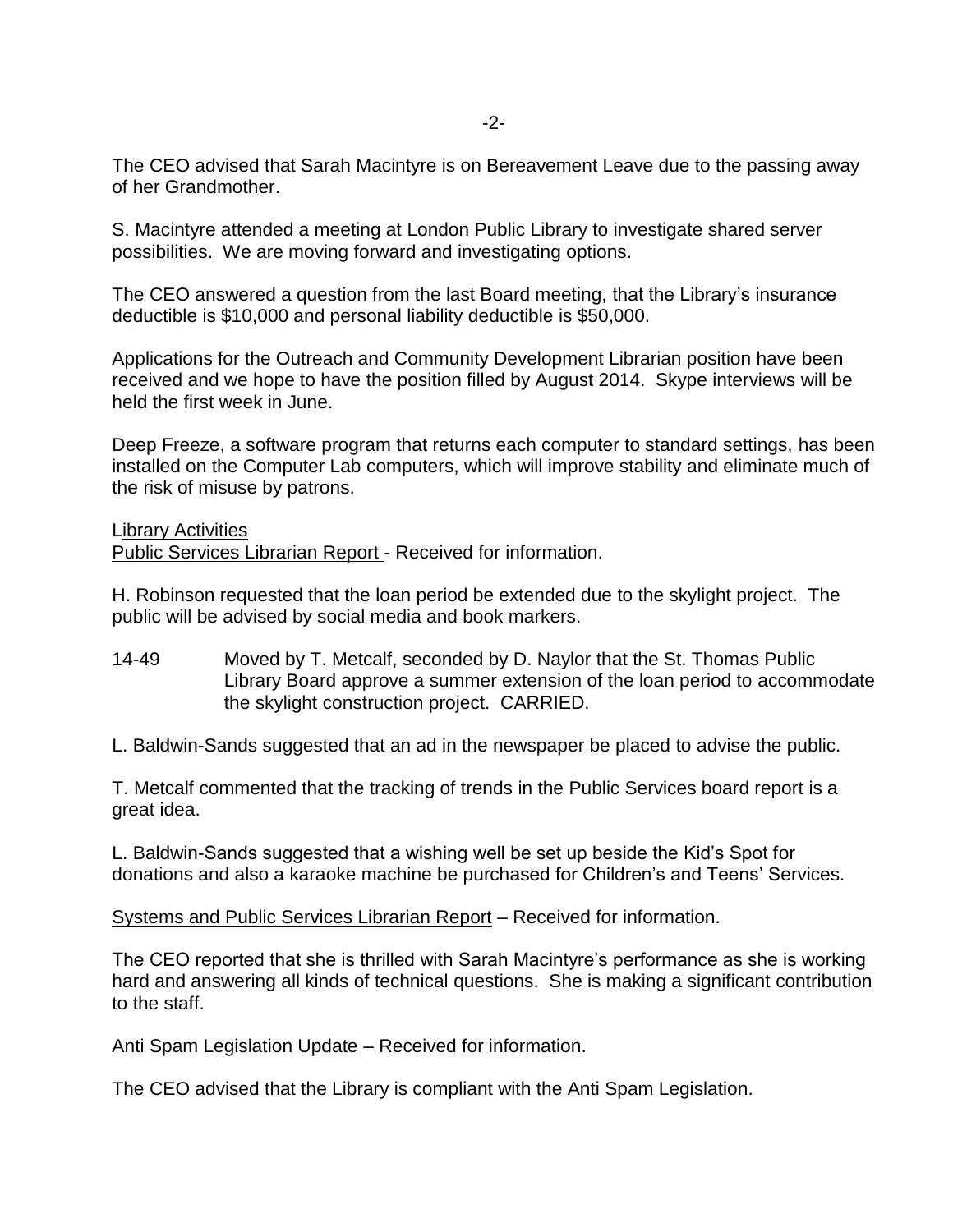Friends Book Sales Report – April 2014 - Received for information.

S. Poirier commented that each month this year there has been an increase in the total amount of funds raised.

Friends Liaison Report - April 2014 - Received for information.

L. Baldwin-Sands welcomed back the Friends of St. Thomas Public Library to the Horton Farmers' Market.

T. Metcalf asked if used books could be donated to University Hospital.

It was noted that the Friends Executive approval is required when the Library spends their donation.

### **Reports - Standing Committees**

Finance and Building and Grounds

14-50 Moved by T. Metcalf, seconded by D. Warden that the St. Thomas Public Library Board approve the Revenue and Expenditure Statement January to April 30, 2014. CARRIED.

Southern Ontario Library Service

Trustee Council Meeting of April 12, 2014 – Received for information.

There will be training for new Library Trustees through SOLS. The CEO is contributing to the development of training for Ontario Library Association (OLA) and Ontario Library Board Association (OLBA).

SOLS Competencies Index – Received for information.

The CEO reported that we have used the competencies for the Outreach and Community Development Librarian candidates, restructuring and job descriptions.

Benefits of Accreditation for Ontario Libraries – Received for information.

Personnel and Public Relations – No report.

Federation of Ontario Public Libraries – Received for information.

### **Correspondence**

Ministry of Citizenship and Immigration re: Ontario Medal for Citizenship – Received for information.

Ministry of Citizenship and Immigration re: Senior Achievement Award – Received for information.